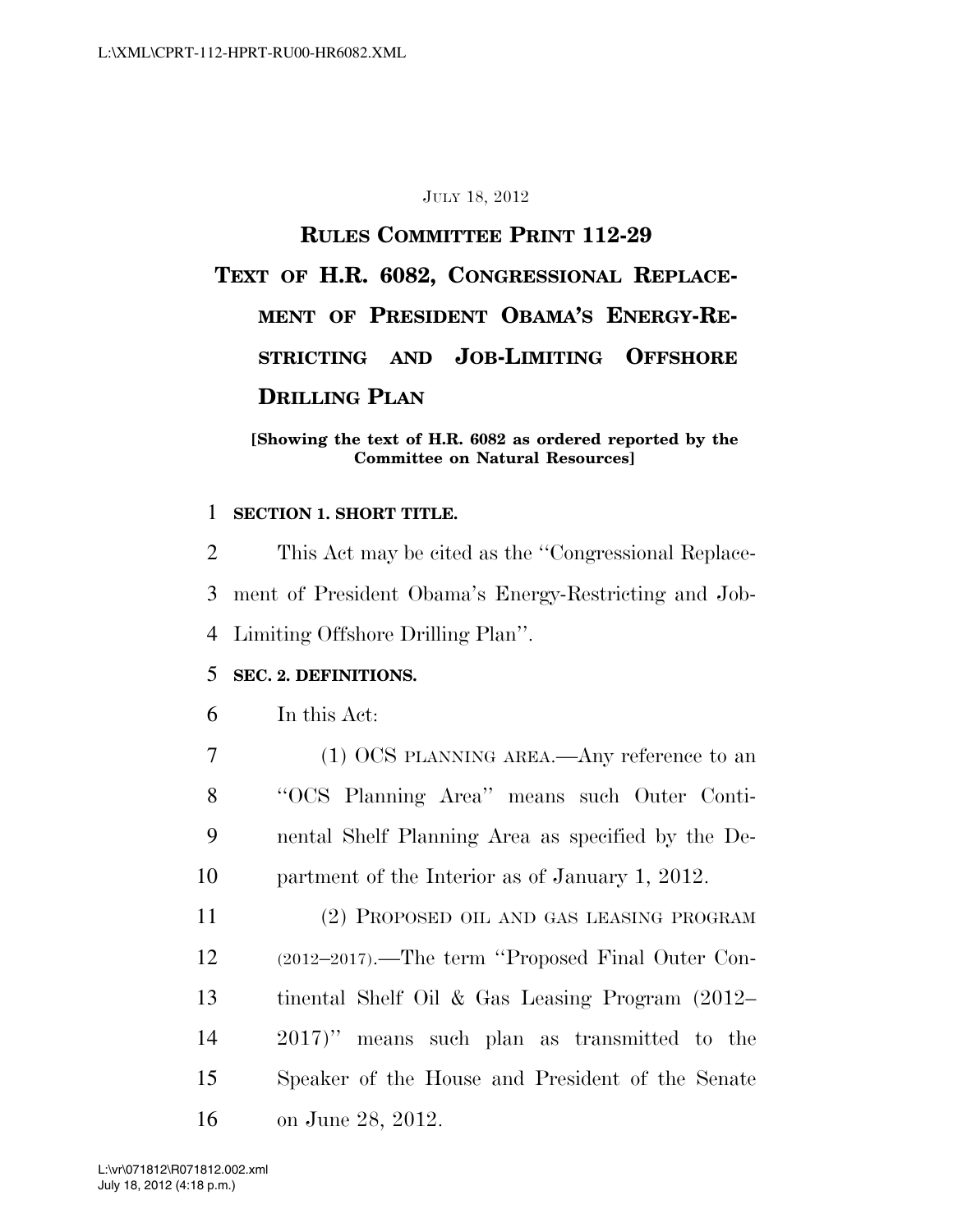## 1 **SEC. 3. REQUIREMENT TO IMPLEMENT PROPOSED OIL AND**  2 **GAS LEASING PROGRAM (2012–2017).**

 (a) IN GENERAL.—Except as otherwise provided in this Act, the Secretary of the Interior shall implement the Proposed Final Outer Continental Shelf Oil & Gas Leas- ing Program (2012–2017) in accordance with the schedule for conducting oil and gas lease sales set forth in such proposed program, the Outer Continental Shelf Lands Act (43 U.S.C. 1331 et seq.), and otherwise applicable law. (b) MODIFIED AND ADDITIONAL LEASE SALES.— Notwithstanding the schedule of lease sales in the Pro- posed Final Outer Continental Shelf Oil & Gas Leasing Program (2012–2017), the Secretary shall conduct under the Outer Continental Shelf Lands Act (43 U.S.C. 1331 et seq.) oil and gas lease sales in OCS Planning Areas as specified in the following table, in the year specified in the table for each lease sale:

| Lease Sale No. | OCS Planning Area           | Year |
|----------------|-----------------------------|------|
| 229            | Western Gulf of Mexico      | 2012 |
| 220            | Mid-Atlantic                | 2013 |
| 225            | Eastern Gulf of Mexico      | 2013 |
| 227            | Central Gulf of Mexico      | 2013 |
| 249            | Southern California (exist- |      |
|                | ing infrastructure sale)    | 2013 |
| 233            | Western Gulf of Mexico      | 2013 |
| 244            |                             | 2013 |
| 212            | Chukchi Sea                 | 2013 |
| 228            | Southern California         | 2014 |
| 230            | Mid-Atlantic                | 2014 |
| 231            | Central Gulf of Mexico      | 2014 |
| 238            | Western Gulf of Mexico      | 2014 |
| 242            | Beaufort Sea                | 2014 |
| 221            | Chukchi Sea                 | 2014 |
| 245            | Mid-Atlantic                | 2015 |
| 232            | North Atlantic              | 2015 |
| 234            | Eastern Gulf of Mexico      | 2015 |
| 235            | Central Gulf of Mexico      | 2015 |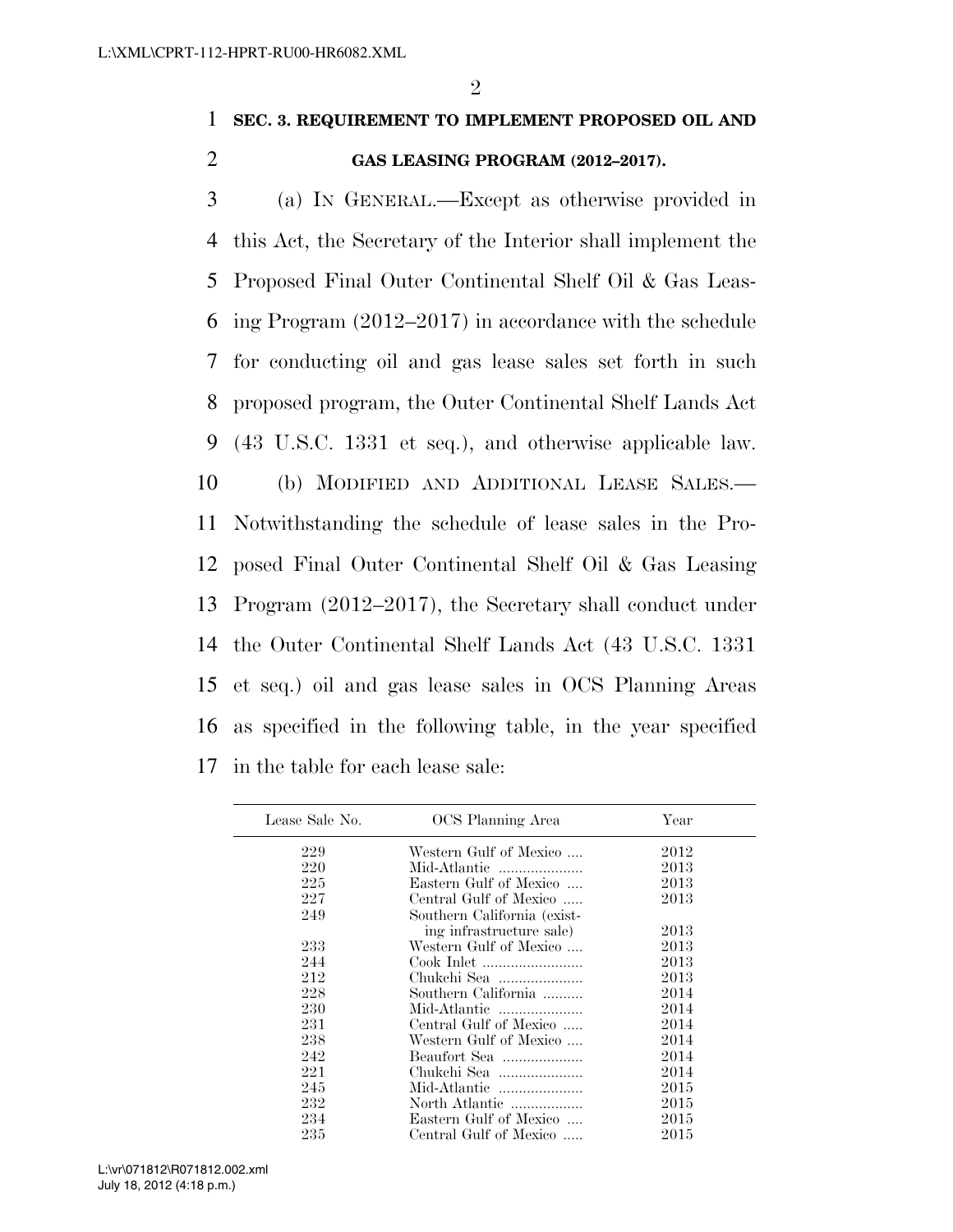| Lease Sale No. | OCS Planning Area      | Year |
|----------------|------------------------|------|
| 246            | Western Gulf of Mexico | 2015 |
| 237            | Chukchi Sea            | 2016 |
| 239            | North Aleutian Basin   | 2016 |
| 248            | Western Gulf of Mexico | 2016 |
| 241            | Central Gulf of Mexico | 2016 |
| 226            | Eastern Gulf of Mexico | 2016 |
| 217            | Beaufort Sea           | 2016 |
| 243            | Southern California    | 2017 |
| 250            | Mid-Atlantic           | 2017 |
| 247            | Central Gulf of Mexico | 2017 |
| 255            | South Atlantic-South   |      |
|                | Carolina               | 2015 |

3

| $\mathbf{1}$   | (c) LEASE SALES DESCRIBED.—For purposes of sub-      |
|----------------|------------------------------------------------------|
| $\overline{2}$ | section $(b)$ —                                      |
| 3              | $(1)$ lease sale numbers 229, 227, 233, 244, 225,    |
| $\overline{4}$ | 231, 238, 235, 242, 246, 226, 241, 237, 248, and     |
| 5              | 247 are such sales proposed in, and shall be con-    |
| 6              | ducted in accordance with, the Proposed Final Outer  |
| 7              | Continental Shelf Oil & Gas Leasing Program          |
| 8              | $(2012-2017)$ , except each such lease sale shall be |
| 9              | conducted in the year specified for such sale in the |
| 10             | table in subsection $(b)$ ;                          |
| 11             | $(2)$ lease sale numbers 220, 212, 228, 230, 221,    |
| 12             | 245, 232, 234, 239, 217, and 243 are such sales      |
| 13             | proposed in, and shall be conducted in accordance    |
| 14             | with, the Draft Proposed Outer Continental Shelf     |
| 15             | (OCS) Oil and Gas Leasing Program for 2010–2015      |
| 16             | as published in Federal Register on January 21,      |

- 17 2009 (74 Fed. Reg. 12), except each such lease sale 18 shall be conducted in the year specified for such sale
- 19 in the table in subsection (b); and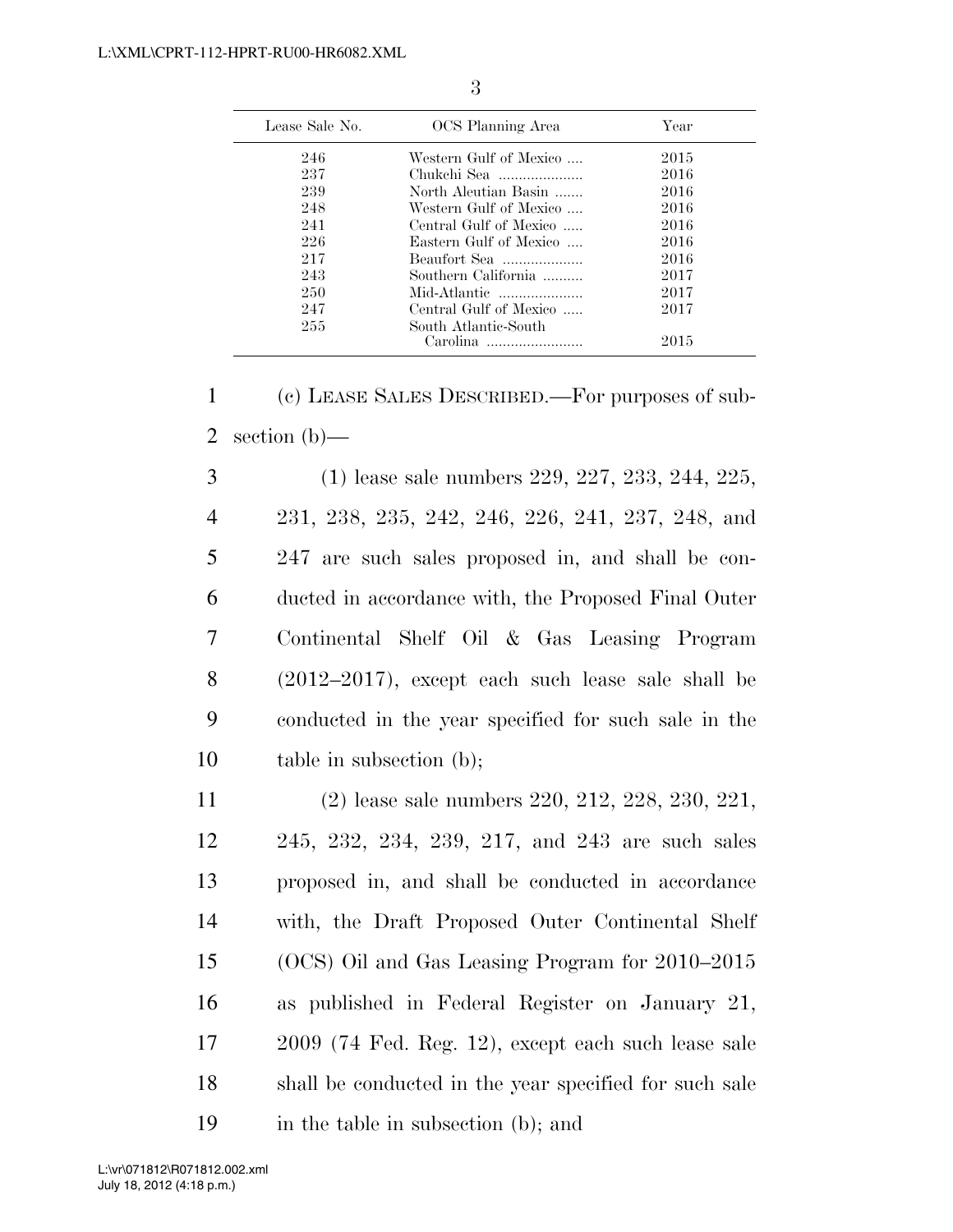| $\mathbf{1}$   | $(3)$ lease sale numbers 249 and 250 shall be                 |
|----------------|---------------------------------------------------------------|
| $\overline{2}$ | conducted—                                                    |
| 3              | (A) for lease tracts in the Southern Cali-                    |
| $\overline{4}$ | fornia OCS Planning Area and Mid-Atlantic                     |
| 5              | OCS Planning Area, respectively, as determined                |
| 6              | by and at the discretion of the Secretary, sub-               |
| 7              | ject to subparagraph $(C)$ ;                                  |
| 8              | (B) in the year specified for each such                       |
| 9              | lease sale in the table in subsection (b); and                |
| 10             | (C) in accordance with the other provisions                   |
| 11             | of this Act.                                                  |
| 12             | SEC. 4. SOUTHERN CALIFORNIA EXISTING INFRASTRUC-              |
|                |                                                               |
| 13             | TURE LEASE SALE.                                              |
| 14             | (a) IN GENERAL.—In lease sale 249 under section               |
| 15             | 3, the Secretary shall offer for sale leases of tracts in the |
| 16             | Santa Maria and Santa Barbara/Ventura Basins of the           |
| 17             | Southern California OCS Planning Area as soon as prac-        |
| 18             | ticable, but not later than December 31, 2013.                |
| 19             | (b) USE OF EXISTING STRUCTURES OR ONSHORE-                    |
| 20             | BASED DRILLING.—The Secretary of the Interior shall in-       |
| 21             | clude in leases offered for sale under lease sale 249 such    |
| 22             | terms and conditions as are necessary to require that de-     |
| 23             | velopment and production may occur only from offshore         |
| 24             | infrastructure in existence on the date of the enactment      |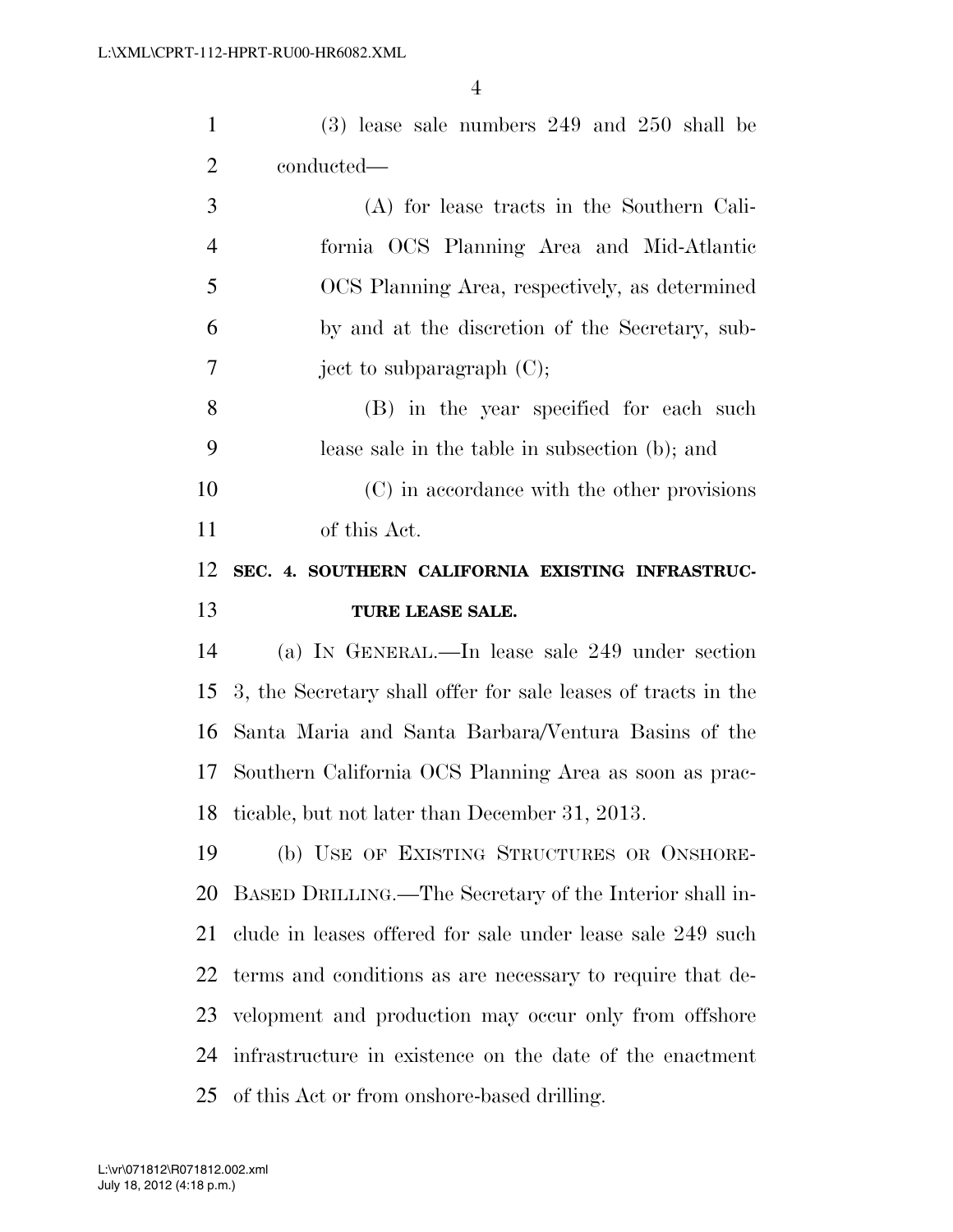#### **SEC. 5. NATIONAL DEFENSE.**

 (a) NATIONAL DEFENSE AREAS.—This Act shall in no way affect the existing authority of the Secretary of Defense, with the approval of the President, to designate national defense areas on the outer Continental Shelf pur- suant to section 12(d) of the Outer Continental Shelf Lands Act (43 U.S.C. 1341(d)).

 (b) PROHIBITION ON CONFLICTS WITH MILITARY OPERATIONS.—No person may engage in any exploration, development, or production of oil or natural gas on the Outer Continental Shelf under a lease issued under this Act that would conflict with any military operation, as de- termined in accordance with the Memorandum of Agree- ment between the Department of Defense and the Depart- ment of the Interior on Mutual Concerns on the Outer Continental Shelf signed July 20, 1983, and any revision or replacement for that agreement that is agreed to by the Secretary of Defense and the Secretary of the Interior after that date but before the date of issuance of the lease under which such exploration, development, or production is conducted.

### **SEC. 6. ENVIRONMENTAL IMPACT STATEMENT REQUIRE-MENT.**

 (a) IN GENERAL.—For the purposes of this Act and in order to conduct lease sales in accordance with the lease sale schedule established by this Act, the Secretary of the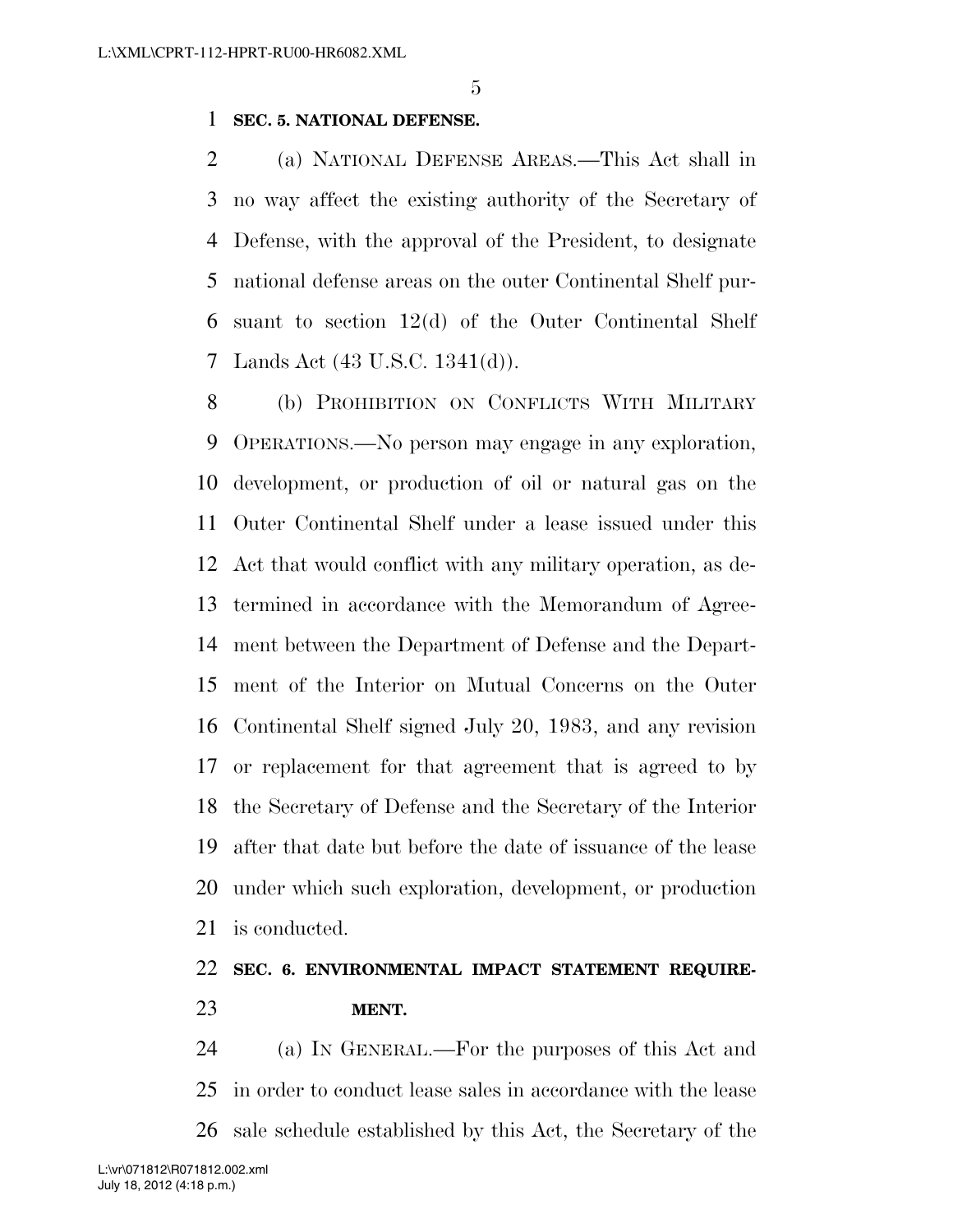Interior shall prepare a multisale environmental impact statement under section 102 of the National Environ- mental Policy Act of 1969 (42 U.S.C. 4332) for all lease sales required under this Act that are not included in the Proposed Final Outer Continental Shelf Oil & Gas Leas-ing Program (2012–2017).

 (b) ACTIONS TO BE CONSIDERED.—Notwithstanding section 102 of the National Environmental Policy Act of 1969 (42 U.S.C. 4332), in such statement—

 (1) the Secretary is not required to identify nonleasing alternative courses of action or to analyze the environmental effects of such alternative courses of action; and

(2) the Secretary shall only—

 (A) identify a preferred action for leasing and not more than one alternative leasing pro-posal; and

 (B) analyze the environmental effects and potential mitigation measures for such pre- ferred action and such alternative leasing pro-posal.

#### **SEC. 7. EASTERN GULF OF MEXICO NOT INCLUDED.**

 Nothing in this Act affects restrictions on oil and gas leasing under the Gulf of Mexico Energy Security Act of